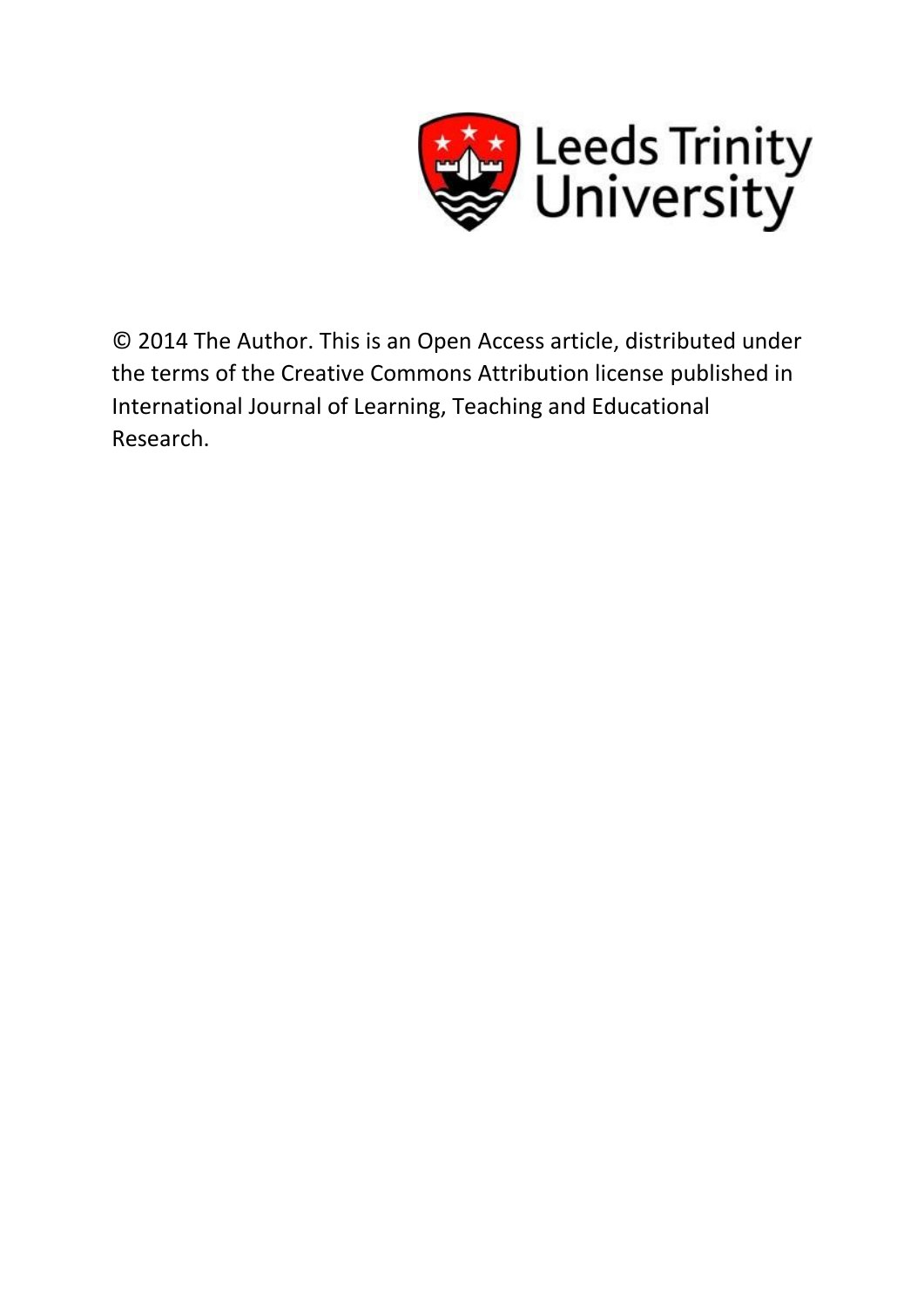*International Journal of Learning, Teaching and Educational Research Vol. 9, No.1, pp. 95-106, December 2014*

# A School under Scrutiny: A Personal Account of the Impact of Inclusion on a Small Primary School in England

# **Dr Jonathan Glazzard** University of Huddersfield, UK

**Abstract.** This paper presents a personal account of a teacher who has responsibility for the coordination of pupils with special educational needs. In this paper she has been referred to as Sally. Sally teaches in a school in England with a significantly high proportion of pupils with special educational needs. The account demonstrates how current measures of school effectiveness in England have disadvantaged a small school which has an outstanding local reputation for inclusion. This has led to increased levels of surveillance for the teachers who have chosen to work in this school, whilst other local schools enjoy the benefits of having good reputations. The paper raises questions about whether inclusion is too much of a risk for schools given that they operate within a climate of performativity. Additionally, it raises questions about whether current measures of school effectiveness are fair on those schools with more diverse populations.

**Keywords:** Inclusion; Special Educational Needs; Resourced Provision; Primary Education

# **Introduction**

In recent years England has subscribed to the principles of the Salamanca Statement (UNESCO, 1994) which emphasised the importance of increasing participation and educational achievement for all groups of learners who have been marginalised. However, at the same time recent governments in England have also emphasised the need for schools to drive up standards of educational attainment in order to ensure that England is able to compete against other countries within a global economy (Ainscow, Booth and Dyson, 2006; DFE, 2010). Whilst it cannot be denied that the principle of equality of opportunity for all is laudable, educational policies in England have essentially focused on the need to accelerate pupils' attainment in mathematics and literacy. More recently, policies have emphasised the need to eradicate the culture of low expectations for pupils with special educational needs (DFE, 2011) and curriculum frameworks have emphasised the importance of these learners demonstrating good progress in line with nationally expected progress indicators (DFE, 2013). Whilst pupils with special educational needs can and do make progress in line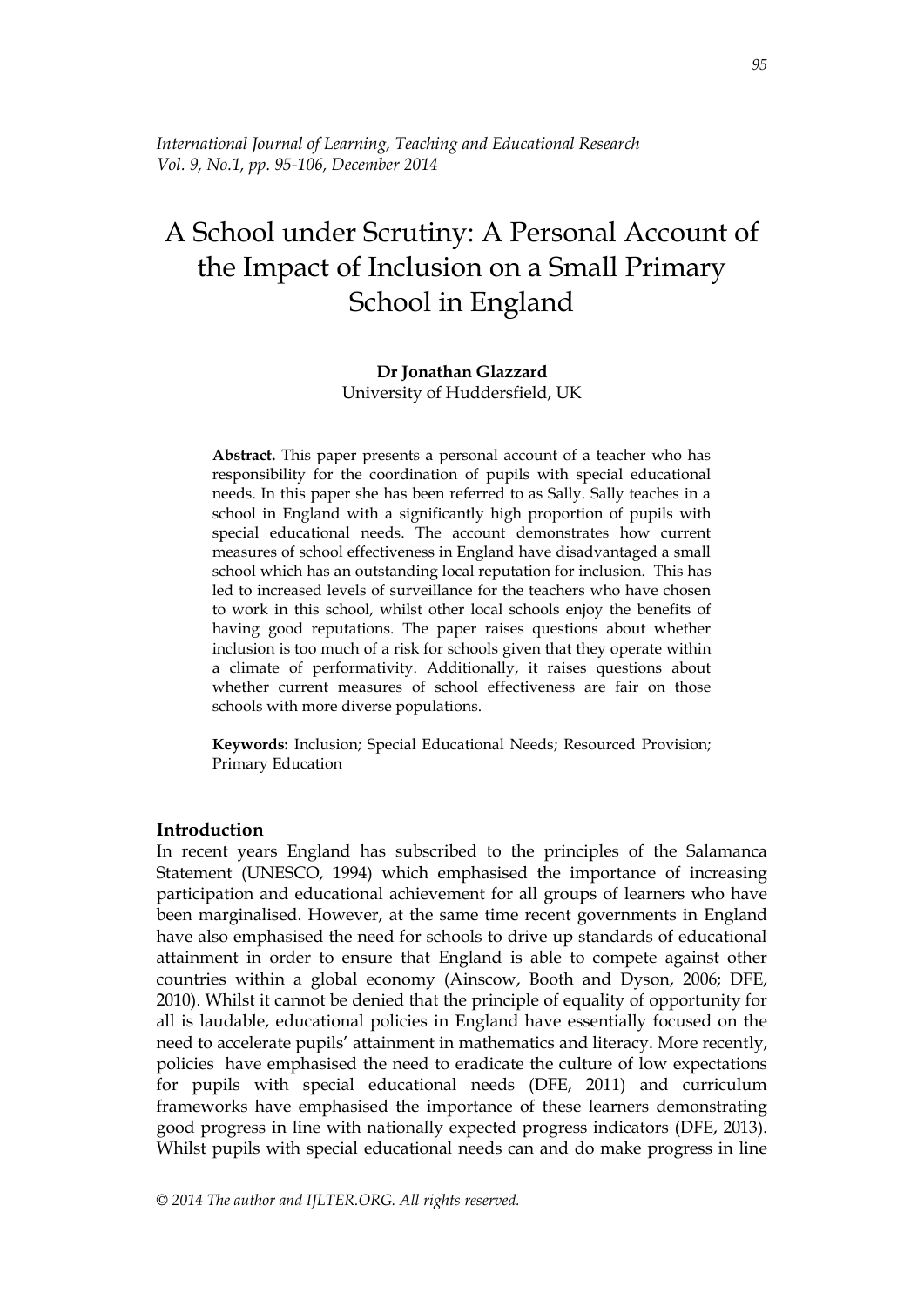with national expectations, current policies create significant tensions for those learners with special educational needs who might never be capable of demonstrating achievement in the dominant sense (Goodley, 2007). Additionally, education in England has been marketised and a culture of competition pervades. School effectiveness is evaluated by inspectors on the basis of pupils" achievements in reading, writing and mathematics. Thus, low attaining students become unattractive to schools (Ainscow, Booth and Dyson, 2006) as schools compete against one another to achieve the best results. Parents have been positioned both as stakeholders and consumers and the publication of examination results in the form of league tables enables them to choose highly performing schools above those schools in which performance is marked.

As Ball (2003) states "performativity is a technology, a culture, a mode of regulation" (p.216). He argues that it renders old ways of thinking redundant as teachers focus on maximising student performance above the needs of their learners. School performance is managed through inspection processes, teacher appraisal and target setting. Within the performative discourse teachers are unlikely to invest time into supporting pupils who are unlikely to achieve in the dominant sense (Ball, 2003) and choosing to invest time and resources into these pupils is a dangerous move given that measurable returns are unlikely. Whilst this does not seem fair or inclusive schools and teachers have no option but to fight for their survival within such an aggressive educational context. For those schools with a significant proportion of learners with diverse needs the challenges they face are significant in terms of the overall effect on school performance indicators.

The tensions that are evident as schools attempt to respond to the standards agenda at the same time as becoming more inclusive is a well-established theme in the academic literature (Thomas and Loxley, 2007; Audit Commission, 2002). There is evidence to suggest that schools with higher proportions of pupils with special educational needs perform less well than those schools with less diverse student populations (Lunt and Norwich, 1999; Farrell, Dyson, Polat, Hutcheson and Gallanaugh, 2007). There is a risk that some schools will become 'sink' schools under the discourse of performativity as other schools actively seek ways to exclude those learners who threaten the stability of their performance indicators. This paper presents an account of one such school and articulates the effects of this on the school and the teachers who have chosen to work there. In presenting a single account this is not a study which seeks to generalise. However, this account does illuminate some of the significant costs of inclusion to schools within the current discourse of performativity.

# **Theoretical Framework**

Foucault"s text, Discipline and Punish (Foucault, 1991) presents a conceptual framework which has commonly been applied to analyse the experiences of pupils with special educational needs (Allan, 1996; 2008). Using the surveillance "tools" of hierarchical surveillance, normalising judgements and the examination (Foucault, 1991) it is possible to build up an argument about the marginalisation of pupils with special educational needs within the education system.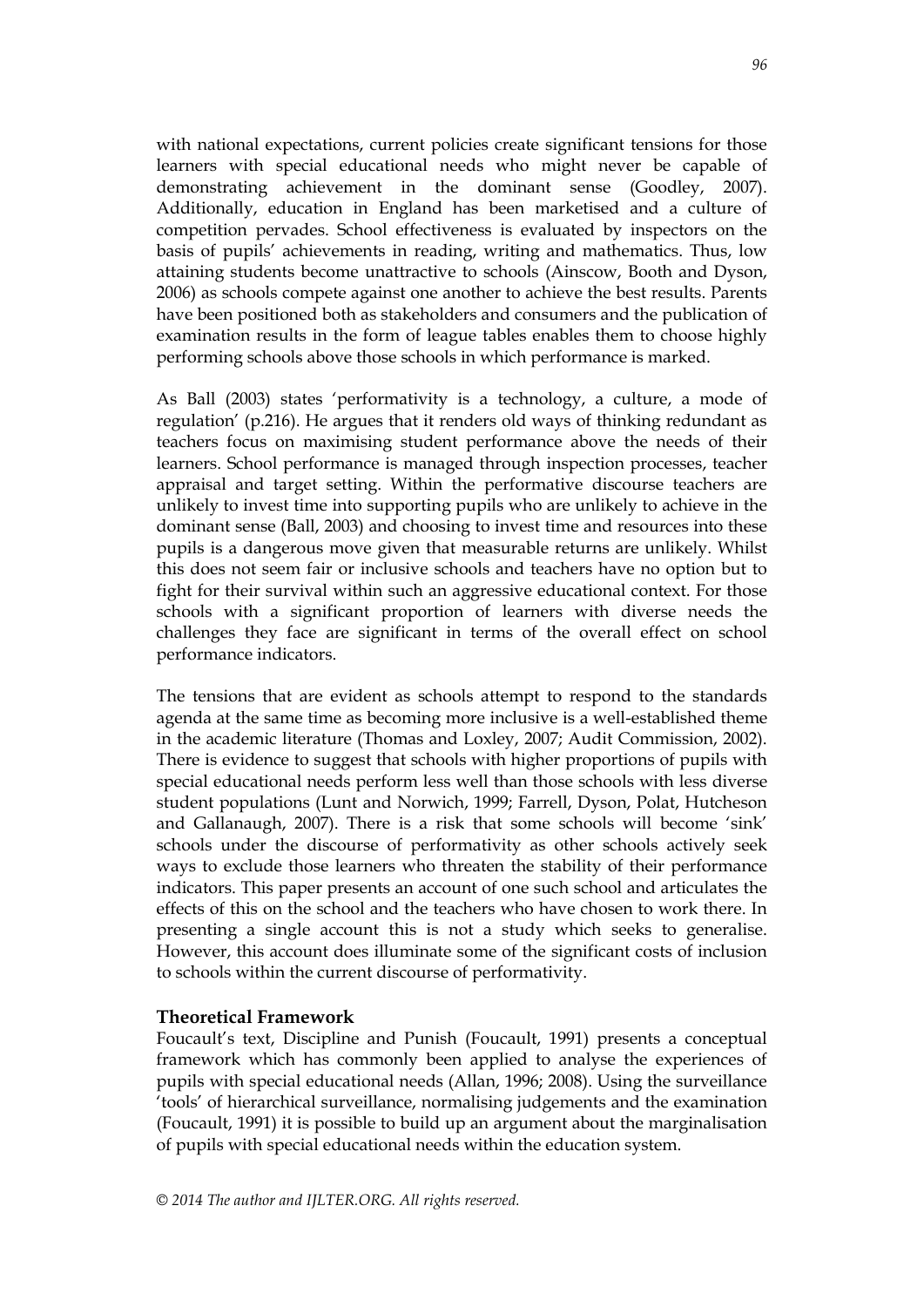Foucault (1978) emphasised how circulatory power permeates institutions such as schools, resulting in bodies which are manipulated, disciplined and docile (Foucault, 1991). For Foucault, hierarchical observation is embedded within all institutions, resulting in individuals never being able to escape the effects of the disciplinary gaze (Thomas and Loxley, 2007). It is an effective tool of surveillance because it is "absolutely discreet, for it functions permanently and largely in silence' (Foucault, 1977; 177). Pupils with special educational needs and disabilities frequently become objects of scrutiny to a greater extent than their non-disabled peers. They are often more closely supervised in the classroom and on the playground (Allan, 1996) and their progress is reviewed often more frequently and more publicly than the progress of their peers. Additionally they may receive additional monitoring visits and assessments from multi-agency workers which place them under increased surveillance.

Schools and medical professionals employ what Foucault referred to as "normalising judgements" (Foucault, 1977) as way of measuring the extent of deviance. Thus, distances from the norm are identified to justify processes such as remediation and correction. These processes serve to promote standardisation and homogeneity (Allan, 2008). In relation to pupils with special educational needs norms are used to determine whether or not pupils qualify for a label of 'special educational needs'. However, norms are social constructs and are often manipulated to serve political purposes. In England mechanisms such as individual education plans, remediation and intervention and individual support are then employed to eradicate difference. Education policies continue to emphasise the need to "close the gaps" between pupils with and without special educational needs (DFE, 2010; 2011) under the banner of equality of opportunity. However, such policies are aimed at eradicating diversity and promoting homogeneity in order for education to serve market purposes.

Masschelein and Simons (2005) have emphasised how inclusive schooling continues to fail students as a result of neoliberal policies which continue to emphasise the responsibilities that individuals to society. All individuals are constructed as able, productive and skilled and this is problematic for those learners who may need long-term support (Goodley, 2007). The idea that the standardised norms are applicable to all pupils results in the marginalisation of those learners who 'in spite of all this coaching and extra support, are not able to catch up..." (Lloyd, 2008). This results in these learners being failed by an education system that has not met their needs.

Foucault"s final element of surveillance was the examination. According to Allan (2008) the examination...introduces individuality in order to fix and capture and makes each individual a 'case'' (p.87). This enables individuals to be described in particular kinds of ways and makes it possible to make comparisons between individuals. For pupils with special educational needs this mechanism of surveillance is evident through formal assessment processes which seek to make diagnoses. Special needs professionals carry out a multitude of assessments which result in categories being assigned to individuals. These categorisations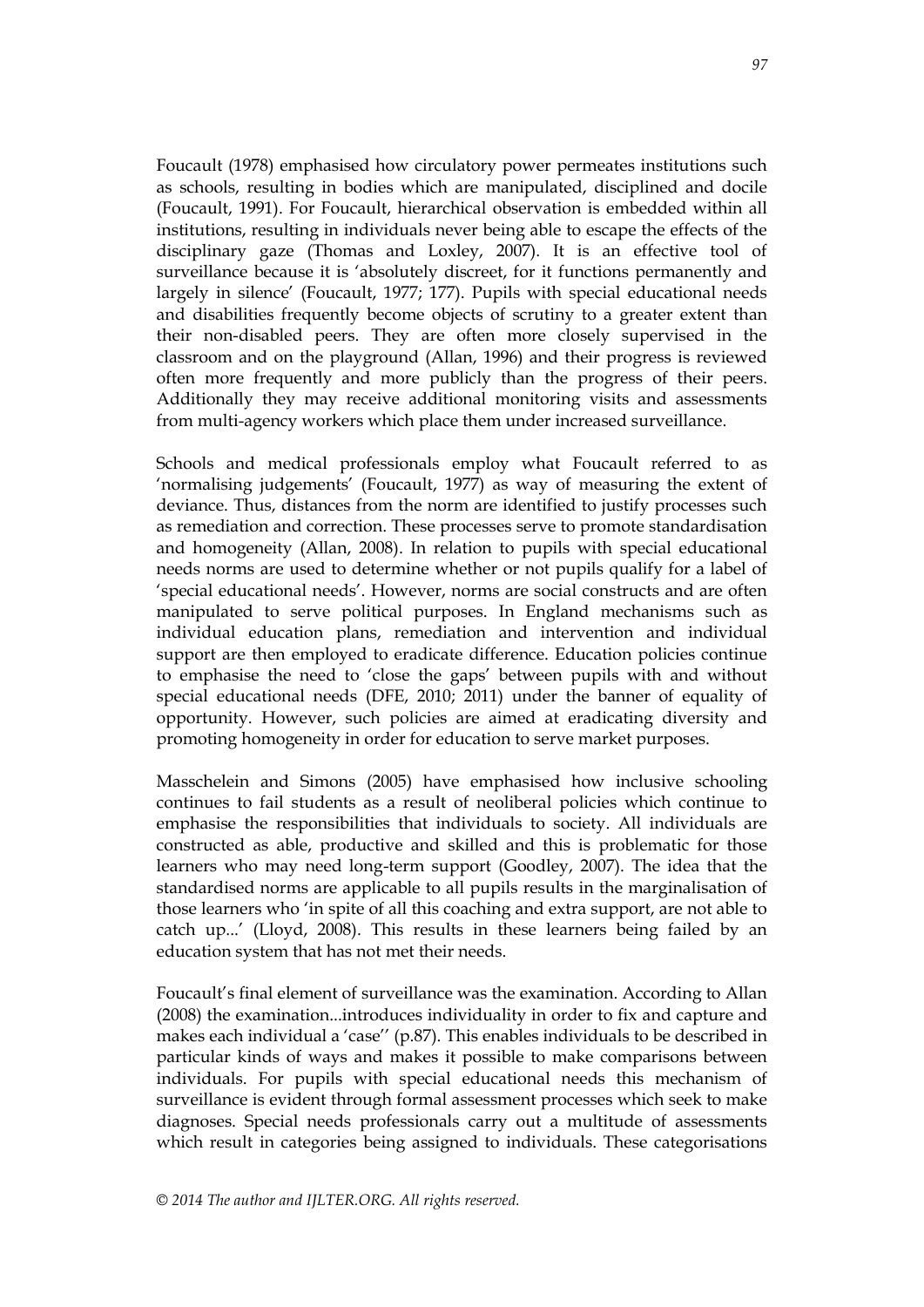can be empowering (Glazzard, 2010) but they can equally marginalise those who own the labels which are assigned. Pupils with special educational needs are subjected to more frequent assessments than their non-disabled peers and this can result in them becoming objects of scrutiny. According to Allan:

These mechanisms of surveillance create subjects who are known and marked in particular kinds of ways and who are constrained to carry the knowledge and marks ... the child with special needs, the disaffected, and even the included child can easily be understood as having been constructed through a whole hierarchy of power and knowledge, with needs identified through a complex process of assessment which is aimed at distinguishing the abnormal from the normal; and perpetually kept under surveillance through a whole network of supervision.

(Allan, 2008: 87)

The Code of Practice for Special Educational Needs (DFES, 2001) has introduced processes which result in perpetual forms of surveillance for pupils with special educational needs. The special needs system creates an "othering" effect on those learners who fall outside of the limits of normality. The focus of current education policy in England serves the purpose of eradicating difference through increasing surveillance of pupils with special educational needs and disabilities. Educational policy in England fails to interrogate the norms which are being inculcated. Instead, there remains an assumption that the norms are advantageous to all (Lloyd, 2008) in order to serve the economic needs of society (Goodley, 2007). This results in pupils with special educational needs being placed under increased forms of surveillance which perpetuates a sense of failure and isolates them from their peers. Policy fails to recognise that different notions of what constitutes "success" need to be applied to different groups of learners. Unless education policy is radically transformed in this way, as inclusion necessitates, then schooling will always lead to exclusion (Slee, 2001).

# **Methodology**

This study adopts a life history approach. Despite its popularity at the beginning of the twentieth century, the approach languished under modernism because it consistently failed to gain credibility as an objective approach to research. However, the "narrative turn" (Denzin, 1997) in the latter part of the twentieth century demonstrated that the approach had gained in popularity. According to Lewis:

Quite possibly, it is the principal way of understanding the lived world. Story is central to human understanding- it makes live livable, because without a story, there is no identity, no self, no other.

(Lewis, 2011: 505)

The life history approach values subjective data as a credible form of knowledge. It is rooted in an epistemological position which gives credence to people"s own unique experiences and interpretations. Advocates of the approach (for example Goodson and Sikes, 2001) exploit its potential to illuminate the effects of the wider social, cultural and political discourses on the lives and experiences of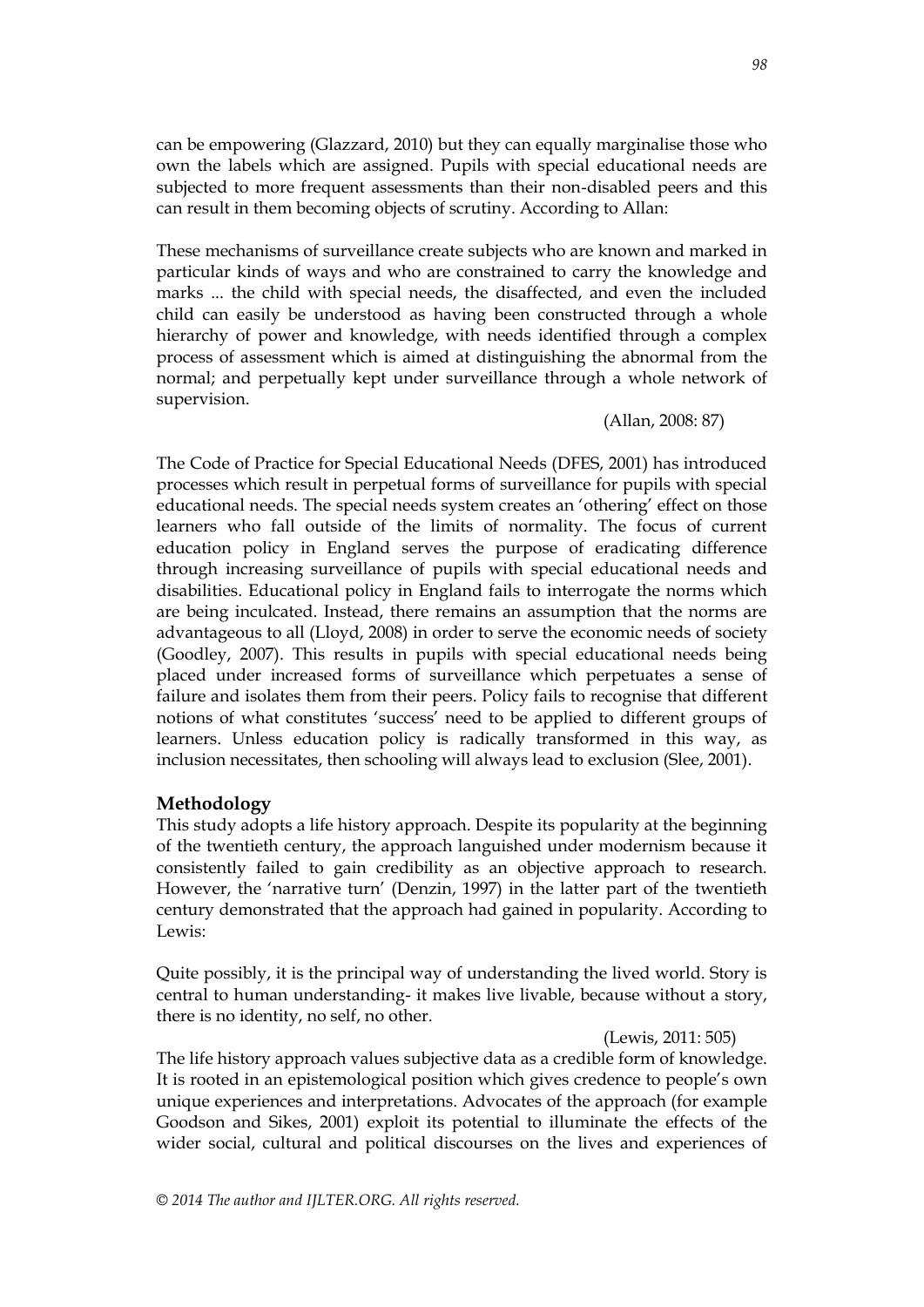individuals. Lives are not lived in isolation. They are shaped by the prevailing policy discourses which influence practice. The life history approach seeks to analyse the effects of these discourses on people's unique experiences and more specifically, in the case of this account, the effects of performativity discourses on a school which prides itself on being inclusive.

Sally"s account, presented below, is her own written documentary account of her experiences of working in an inclusive school under a regime of performativity.

# **Sally's account**

Over the last thirty six years I have enjoyed the responsibility of teaching hundreds of children in all age groups of the primary phase of education. In that time my own beliefs, values and attitudes have been shaped. I consider myself to be a reflective practitioner who is also responsive to current needs and expectations. Education is an ever evolving profession and I am privileged to have had an active role in developing, not only my own professional values, skills, knowledge and beliefs, but also influencing those of colleagues. Teaching has always been a challenge, a challenge that has excited and motivated me enormously throughout my entire career.

My commitment to my chosen career could not be stronger and yet in recent years my devotion to the profession is also sadly tainted by the fact that my colleagues and I are charged with an almost impossible task. We work in a small primary school in Yorkshire. There are currently 126 pupils on roll and the school hosts a Resourced Provision for ten children with interaction and communication needs. The majority of these children fall within the autistic spectrum. Working with these children can be both challenging and extremely rewarding. We pride ourselves on our very inclusive practices and above all else the ability of all of our children to both accept and understand difference. So why should our attitudes and those of the wonderful children we educate place us in what is currently an unenviable position of close scrutiny? Many parents of children who find education more challenging initially seek acceptance for their child and it is in our school that many have found this. Our reputation for being supportive of these children has resulted in many families placing their children with special educational needs into our care. These children have varying needs and many of them are currently enjoying their education in our mainstream classes. To date 48% of our children have a status of special educational needs.

Every single one of them is welcome in the school and every single member of staff works tirelessly to make adaptations to their practices to ensure that these children are included in all aspects of school life. The school is a wonderful place to work but the challenges in doing so cannot be overstated. During the last four years the spotlight has firmly shone on our school data and the ensuing pressures have been felt by all who work there on a daily basis. As teachers we do not deny our responsibility to ensure that every child makes progress. Systems have been developed to ensure that children"s immediate needs are identified and addressed and indeed progress for many children has been accelerated. Those without special educational needs now make better than expected progress and we are proud of their success. Our data, however, is the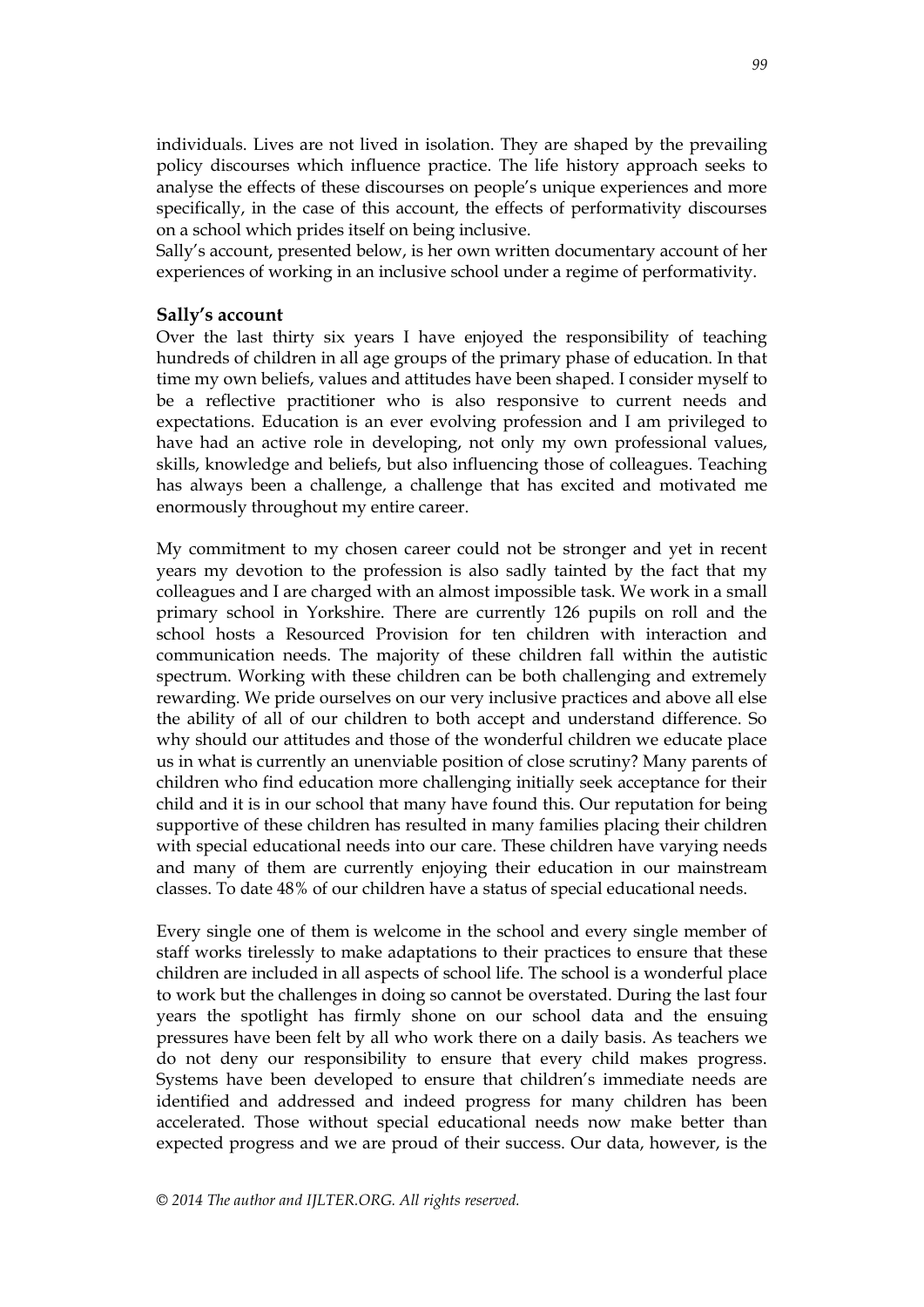key judgement about our work and it is a bleak picture because often our pupils do not make progress or attain in line with national expectations.

Decisions about whether or not to admit children into the Resourced Provision are made by the local authority. . Having gained a place in the provision children should be included in main stream education for 80% of the school week. The expectations appear to be so simple; the reality is far more complex. 50% of these children have very little or no language. This results in them frequently being unable to access much of the curriculum in main stream classrooms. Children who cannot speak are greatly disadvantaged under current measures of progress and attainment because this impacts negatively on their skills in reading and writing. It is the narrow measure of progress that results in this school fighting to stay out of special measures. Data for the children in the Resourced Provision is included in the overall data of the school. Two years ago a very small cohort of 13 year 6 children left the school. Of those 13 children 9 had a status of special educational needs and 3 of those children were on the autistic spectrum. Each child carried almost 8% of the data. The test results were undeniably poor that year. Autistic children frequently lack creativity in their writing and a deep understanding of the texts they have read. Each child had been offered much additional support. Quite simply it made very little difference. The beam of the spotlight shone brightly in our direction. The visit from Ofsted was not far behind and we awaited our fate. The inspection was not, in reality, the destructive outcome we had anticipated. Much that was deemed good was recognised and the inspector dug deep and wide and far beyond our data. The result was that the school was judged to be satisfactory. Ultimately all that was good was recognised but the data was the driving force in the final judgment. The local authority had, for over 2 years, deemed us to be a failing school. The word satisfactory was sadly music to our ears. The celebrations lasted for a full 24 hours before the spotlight returned and once again we worked under the threat, from the local authority, of failure.

The above has led me to frequently reflect upon the circumstances in which we, as a school, find ourselves. The school is situated in an area of severe social deprivation and unemployment is high. Few parents have accessed further education. Over many years the school has educated a high percentage of children with special educational needs and the percentage is rapidly rising. This can be attributed to several different factors. The success of the Resourced Provision was widely documented. Children who had been unable to fully access their education in other main stream schools were able to do so whilst also receiving specialist part time education in the provision. Our reputation grew and over a number of years parents with children with special educational needs moved their children to our main stream classes. Many children came to us because their placements in other schools had failed and relationships had broken down. We enthusiastically overcame barriers to inclusion. Additionally some children were placed in the Resourced Provision but on occasions such placements were questionable. They did however settle well in the school and frequently moved from the provision to mainstream classrooms. As the standards agenda took hold there was however a new group of children who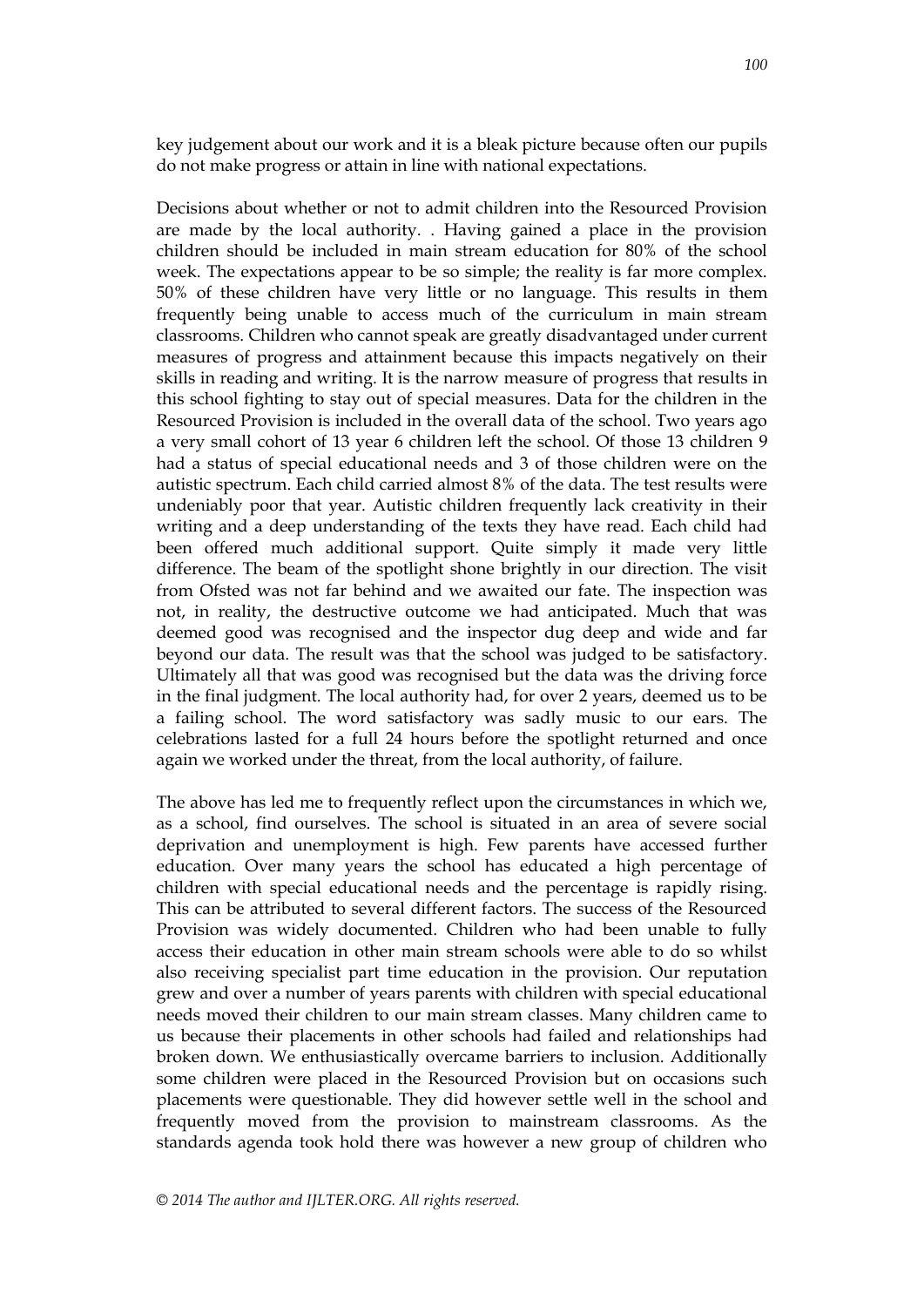joined us. They were the children that other local schools preferred not to educate. Countless times we have listened to distraught parents who felt that their child was not welcome in other local schools. In fact on many occasions other schools have recommended us as being highly experienced in educating children with special educational needs. With spare places and a willingness to educate every child we have been left with no alternative but to add these children to our roll. Many come from disadvantaged backgrounds and their parents have poor basic skills and are either unable or unwilling to work with us to support their children. Local schools that have offloaded the problem are meeting current national expectations for progress and attainment. Data confirms that they have very few children with special educational needs on roll. I question their commitment to education for all. We find ourselves in a vicious circle. Our data are low, Ofsted deem us to be satisfactory and most local good and outstanding schools are full. Parents who care see only a judgement of satisfactory and quickly ensure that they secure a place at one of the "better" schools. We take what is left. What is left are wonderful children, many of them with troubled home lives, few with nursery experience and consequently very low levels of attainment on entry to full time education. Their needs are frequently emotional needs and, for us, addressing these is of paramount importance. I spend many hours in special needs review meetings and running multi-agency meetings as well as communicating with social services and many other outside agencies. These meetings, without doubt, are of huge benefit to our children. It ensures that their lives are safe and school offers them the stability they crave and need. In the current climate education is measured by such limiting factors. Attainment and progress in reading, writing and mathematics is the only measure of a school. Education is far broader than this. It is in this broader context that as a school we enjoy so much success. Our children clearly understand and accept difference; their emotional needs are met and addressed with sensitivity, care and concern. Each and every child understands and accepts difference and with each and every child success is celebrated in its many broad and varying forms.

Our children are happy and due to significant special educational needs some make progress at their own rate and in their own time. They are human beings and as such progress is not necessarily consistent. There may be rapid progress which slows and then builds again. For some children their specialist needs result in progress slowing for longer periods of time before it gradually builds again. In the current climate these children impact negatively on the measures of our success as a school. As a school we are fighting for our very survival. During the last school inspection all teaching was judged to be good; however because of low levels of progress the overall judgement could be no better than satisfactory. It has been and continues to be a long fought battle. The staff has been placed under intense scrutiny for over four years. They have been observed and their every movement is monitored relentlessly. Over half of the teachers in the school have left, disillusioned and tired of the endless need to justify themselves. As a near failing school we cannot deny that the local authority has offered us extensive support. Time and again head teachers from strong schools have worked alongside us only to disappear and be replaced as they have failed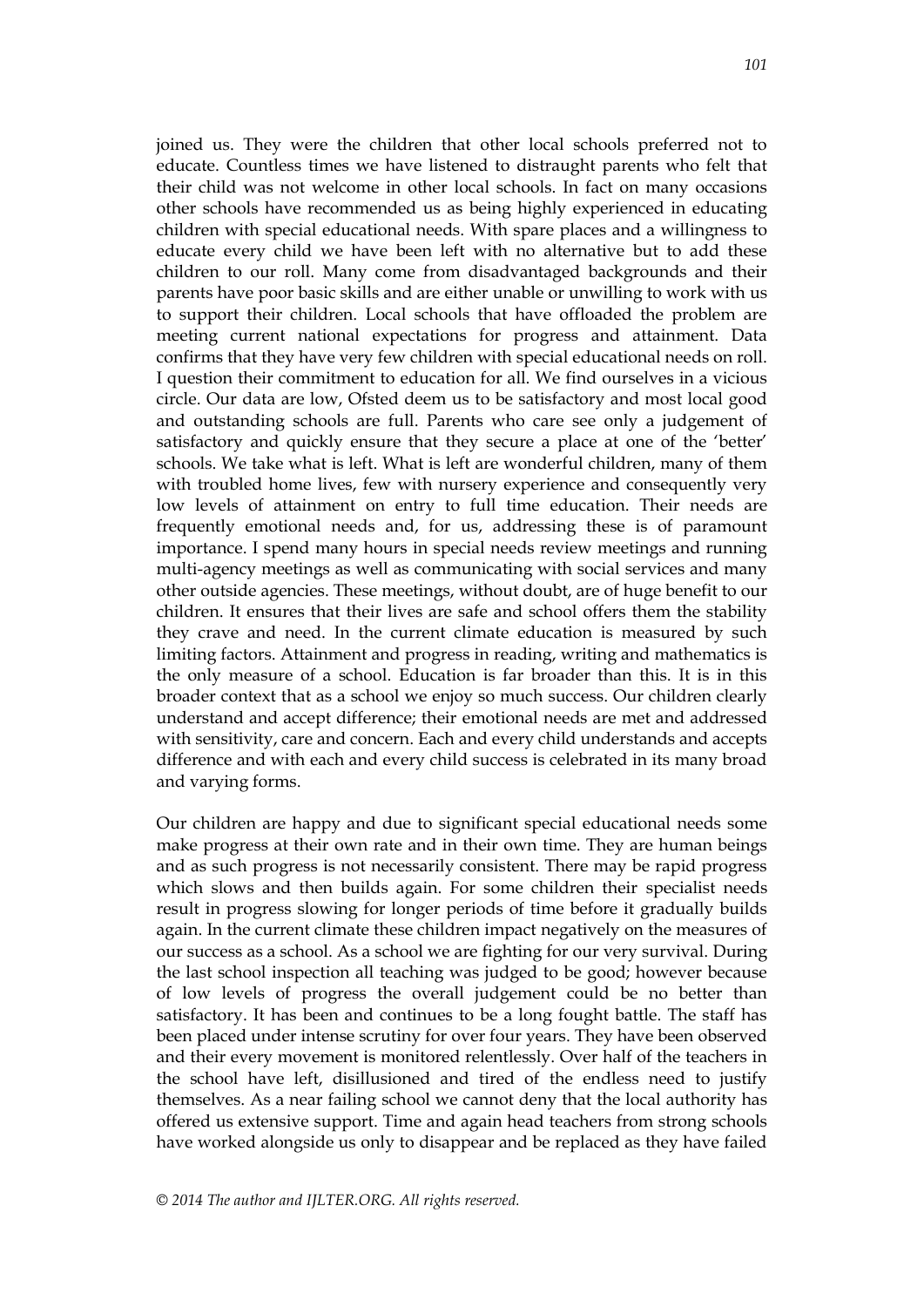to make a positive impact. Each one has identified the need for change. Again and again we have followed their lead. Changes have replaced changes and as a group the staff has been left both exhausted and confused. Our final "chance" came two terms ago when an executive Head Teacher was appointed to support the school"s Head Teacher. Her commitment to us is undeniable. She possesses a drive and passion that is second to none and is a true inspiration. So why is she succeeding where others have failed? Our data is poor. She agrees. Our children are a challenge in the current climate. She agrees. We must improve progress and attainment. She agrees. Slowly but surely the picture is improving. I attribute this to the very realistic and positive approach of the Executive Head Teacher. Her message has, not surprisingly, changed very little. There is in fact only one difference in her approach. Our weaknesses are identified but additionally she has also identified our strengths and celebrated them with us. In four long years this is the first time that any positive aspects of the school have been identified. The impact on staff morale is understandably positive. We have never denied the need for the school to move forward and we have never been complacent about the need for change. Until now progress has been slow. Teachers are not dissimilar to the children they teach. We also work hard but hard work does not always equate to rapid progress. As teachers we praise our children"s efforts, identify their strengths and identify and support them in overcoming their difficulties. We deserve and respond positively to exactly the same approach. No one would ever present a child with a diet of negative comments. We know that in a very short space of time the child would simply lose confidence and develop a sense of failure. Some would give up altogether. This has been the scenario for teaching staff in our school. We have been excessively scrutinised and our failings have been identified whilst any strengths have been totally ignored. The results have been that half of the staff have become exhausted and disillusioned and have finally left their posts. Even teachers who are highly committed to their chosen vocation can and do eventually become disillusioned. Most people respond well to advice. It is eternal pessimism that can eventually grind them down. Our enthusiasm is renewed, our passion to succeed is stronger than ever and our thanks go to one person who identified not only our weaknesses but also took the time to identify and celebrate our strengths.

#### **Discussion**

It is possible to analyse Sally's account with reference to Foucault's conceptual framework. The school she works in has demonstrated a commitment to inclusion through its admissions policies whilst other schools locally have excluded those pupils who transgress the limits of normality. As Ball (2003) puts it "the ethics of competition and performance are very different from the older ethics of professional judgement and co-operation' (p.218). It has been argued that as schools compete to produce quantified outputs that count, they are unlikely to ""invest" in work with children with special needs where the margins for improved performance are limited" (Ball, 2003: 223). Education policies in England have, for the last two decades, linked school effectiveness to quantifiable outputs. In short, effective schools get good results. The performativity discourse intensified during New Labour"s period of governance.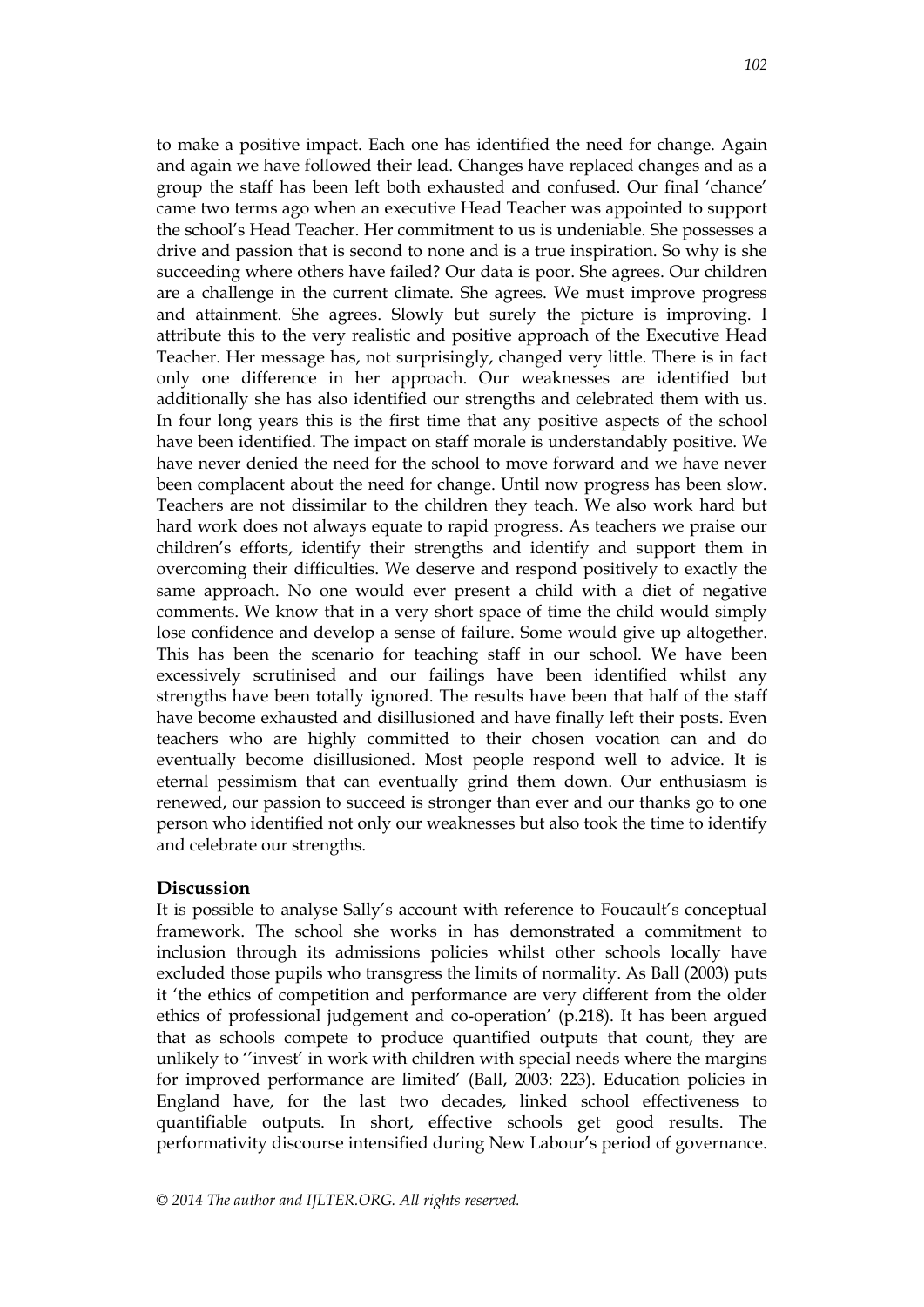The current coalition government has aggressively promoted this discourse through the introduction of a more rigorous school inspection framework which takes greater account of pupils' achievements in relation to national norms. Additionally, the introduction of a more rigorous system of teacher performance management in schools has made it easier for school leaders to dismiss those teachers who are deemed to be under-performing on the basis of their results. This is coupled with the introduction of new Teacher Standards (DFE, 2012) which place a sharper focus on pupil progress and outcomes. This results in significant challenges for those teachers who educate pupils who are unable to demonstrate achievement in this dominant sense.

This aggressive educational context makes it possible for some schools to thrive and others to sink, irrespective of teacher quality. Whilst some schools fail to value some aspects of diversity, for example, poor pupil behaviour, other schools like the one in which Sally works admit such pupils, work with them and keep them. Whether this is right or wrong is largely dependent upon one's personal values. Not all diversity is good, especially when it impacts negatively on other pupils. Some schools therefore demonstrate greater or lesser commitments to inclusion depending on the values their leaders subscribe to. Although it easy to argue against inclusion on the basis of its effects on other learners, segregating and therefore marginalising some pupils does not resonate with a socially just education system.

# **Noramalising judgements**

Normalising judgements are employed to measure distances from the norm. For Sally, these judgements are made against nationally expected rates of pupil progress and attainment and these apply to all pupils. The pupils in her school have consistently demonstrated progress and attainment which is lower than that expected nationally and consequently this has resulted in increased surveillance from the local authority. Additional intervention from executive head teachers and local authority personnel to bring the school and its teachers up to the required standard has failed because rates of pupil progress and attainment have not accelerated sufficiently in line with national expectations. Attempts to promote standardisation and homogeneity have exacerbated the sense of failure experienced by Sally and her colleagues in the school.

School inspections in England now evaluate the quality of teaching by its impact on pupil progress. Put simply, teaching can only be judged good or outstanding, and consequently teachers can only be good or outstanding, if their pupils make progress over time which is deemed to be at least good. On the surface this sounds fair and equitable but given that progress is measured on the basis of socially constructed norms, it seems reasonable to argue that some pupils will find it more difficult to demonstrate good progress than others. Whilst arguably some pupils with special educational needs do make good progress, a significant proportion of them do not. This is because the progress indicators that they are expected to demonstrate are often, for them, unachievable (Lloyd, 2008).

Current education policy in England emphasises the necessity for all pupils to make the same rate of progress, irrespective of their starting points. In this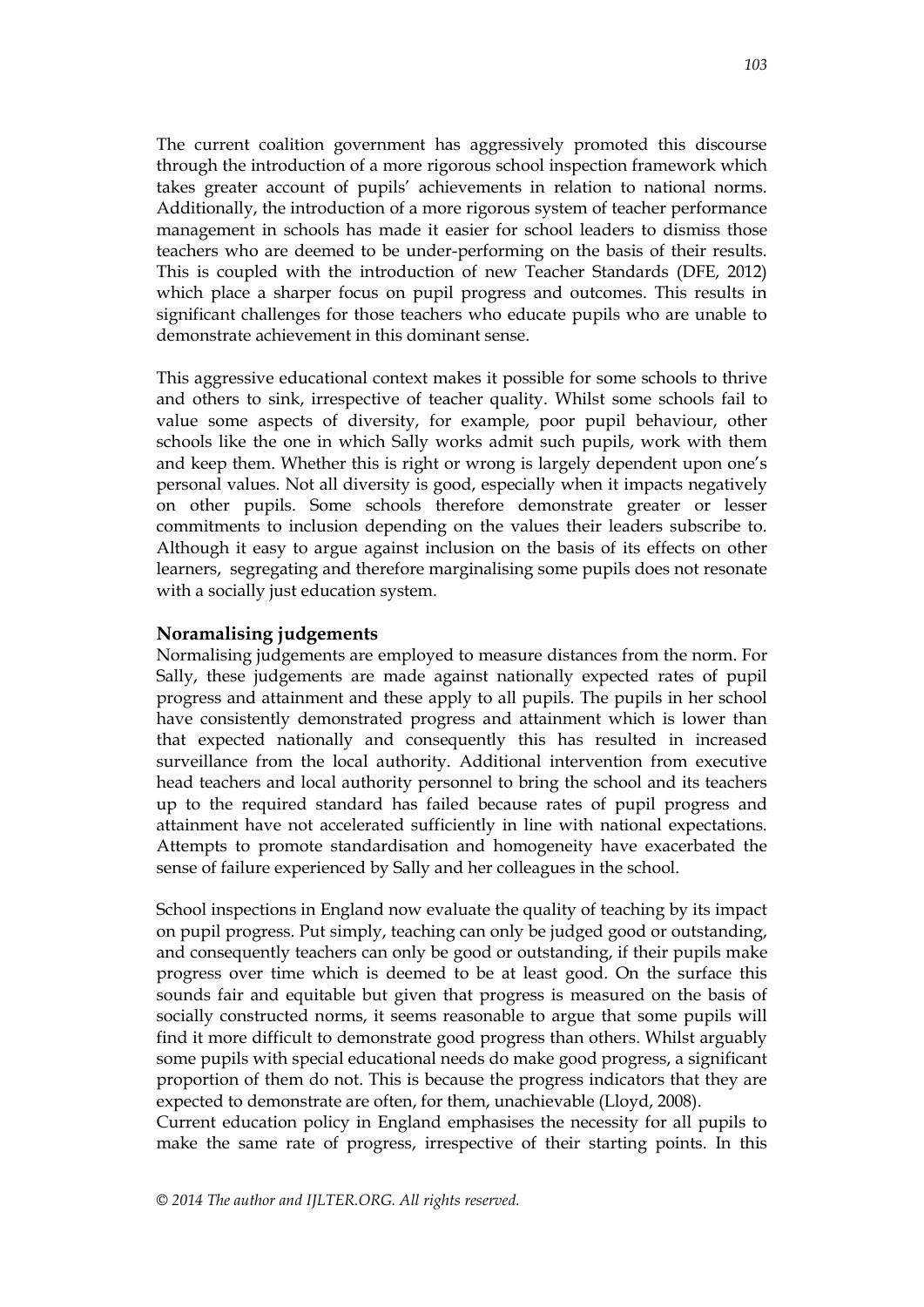respect, all pupils are expected to demonstrate good progress even if they do not attain at the same level, including those with special educational needs and disabilities. Although 'closing the gap' policies can undeniably have a positive impact on learners from disadvantaged communities or pupils on free-school meals, not all pupils are able to make progress which is consistent with national expectations. This is problematic for those teachers, like Sally, who choose to work in mainstream schools which include pupils with severe and profound learning disabilities. For Sally, caring for pupils' holistic needs is important but Ball (2003) reminds us that caring "has no place in the hard world of performativity" (p.222) where the only thing that counts is the results that pupils achieve. Performativity forces teachers to be "reprofessionalized" (Seddon, 1997) as their previous values become redundant (Ball, 2003). However, in Sally"s account it is evident that she has a clear rationale for her practice which is not solely based upon improving measurable quantified outputs. Sally is keen to demonstrate the non-quantifiable outputs that make her school effective, such as the school"s commitment to inclusion. This is despite the current educational discourses that have led to her school being inappropriately viewed as a failing school.

### **Hierarchical observation**

It is clear from the account that hierarchical observation has been employed in Sally"s school to a greater extent than in other local schools. Additional monitoring visits from the local authority advisors and the channelling in of additional human resources in the form of executive head teachers from other schools has resulted in increased forms of surveillance. This is due to low pupil progress and attainment data as a result of the high proportion of pupils with special educational needs in the school. It is pertinent that several executive Head Teachers have failed to accelerate pupil progress and attainment in the school, thus signalling that the problems are not due to weak leadership. Local schools which have actively promoted the exclusion of these pupils have been largely free of monitoring by the local authority as attention has been directed towards Sally"s school. Cole (2005) points out that inclusion is a risky business. She argues that inclusion can be a potential risk for schools especially when performance indicators are to be the overriding concern. Increased forms of hierarchical observation have effectively pathologised this school and the teachers who have chosen to work in it. Cole (2005) argues that "we need to acknowledge the 'risks' and believe that they are worth taking'  $(p.342)$ . However, Sally"s account demonstrates that this is questionable given the extent of surveillance which has been implemented and the potential risks associated with failing an inspection.

# **The examination**

The examination operates in the form of school inspections and local authority monitoring inspections. In relation to Sally"s school judgements have been applied which have resulted in the stigmatisation of the school and the teachers who work within it. Negative categorisations have not been assigned to other local schools with less diverse populations. These negative judgements can impute a sense of "othering" which marginalises all those who work in the school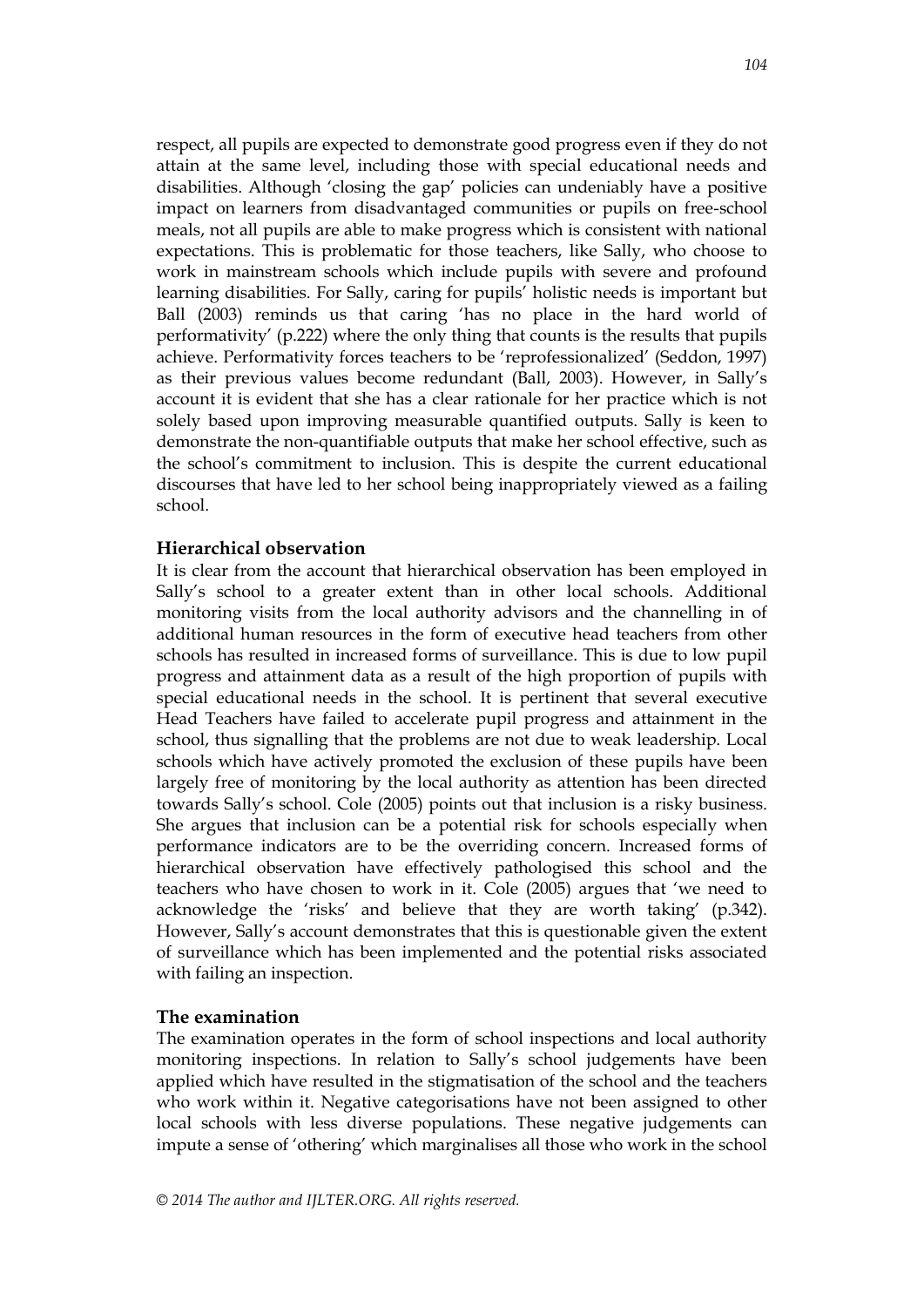and its pupils. In some cases labelling can be beneficial if it challenges schools and their leadership teams to improve. However, in Sally"s account it is evident that the labelling has been detrimental because it has resulted in the school developing an increasing reputation for being good at inclusion but poor at raising standards.

#### **Conclusion**

This paper has applied Foucault's conceptual framework of surveillance to analyse the experiences of one teacher working in an inclusive school. Rather than using the framework to analyse the experiences of pupils with special educational needs this paper has drawn on the framework to analyse Sally"s experiences of working in an inclusive school. Through applying the framework in this way it is possible to see how Sally"s school and the teachers within it have become objects of perpetual surveillance. It would appear that the technologies of hierarchical observation are employed to serve the function of creating standardisation and homogeneity. Current education policy in England seeks to eradicate differences between schools because their effectiveness is measured in the same way. However, all schools operate in various different contexts and inclusive schools which have pupils with significantly diverse needs should not be measured in the same way as schools with significantly less diverse student populations. Whilst this paper does not wish to promote the idea that national performance indicators are irrelevant to inclusive schools, I do wish to make a case for other non-quantifiable outputs to be taken into consideration when evaluating school effectiveness. Education outputs are not solely about results. Inclusive educators like Sally seek to promote inclusive values amongst their students. If we want to create a better, fairer and more inclusive society then surely it is important to take into account these "softer" outputs when evaluating the effectiveness of inclusive schools. "Value added" can be measured in different ways and teachers like Sally should not be penalised for choosing to work in inclusive schools. As long as this continues to be the case then inclusion for many schools may simply be a risk not worth taking.

#### **References**

- Ainscow, M., Booth, T., and Dyson, A. (2006), "Inclusion and the Standards Agenda: Negotiating Policy Pressures in England", *International Journal of Inclusive Education*, 10, (4/5), 295-308.
- Allan, J. (1996), "Foucault and Special Educational Needs: A "Box of Tools" for Analysing Children"s Experiences of Mainstreaming", *Disability and Society*, 11, (2), 219-233.
- Allan, J. (2008), *Rethinking Inclusive Education: The Philosophers of Difference in Practice*, Dordrecht: Springer.
- Audit Commission (2002), *Special Educational Needs: A Mainstream Issue*, London: Audit Commission.
- Ball, S.J. (2003), 'The Teacher's Soul and the Terrors of Performativity', *Journal of Education Policy*, 18, (2), 215-28.
- Cole, B., (2005), "Good Faith and Effort? Perspectives on Educational Inclusion" *Disability and Society*, 20, (3), 331-344.
- Denzin, N.K. (1997), *Interpretive Ethnography: Ethnographic Practice for the 21st Century*, London: Sage.

*© 2014 The author and IJLTER.ORG. All rights reserved.*